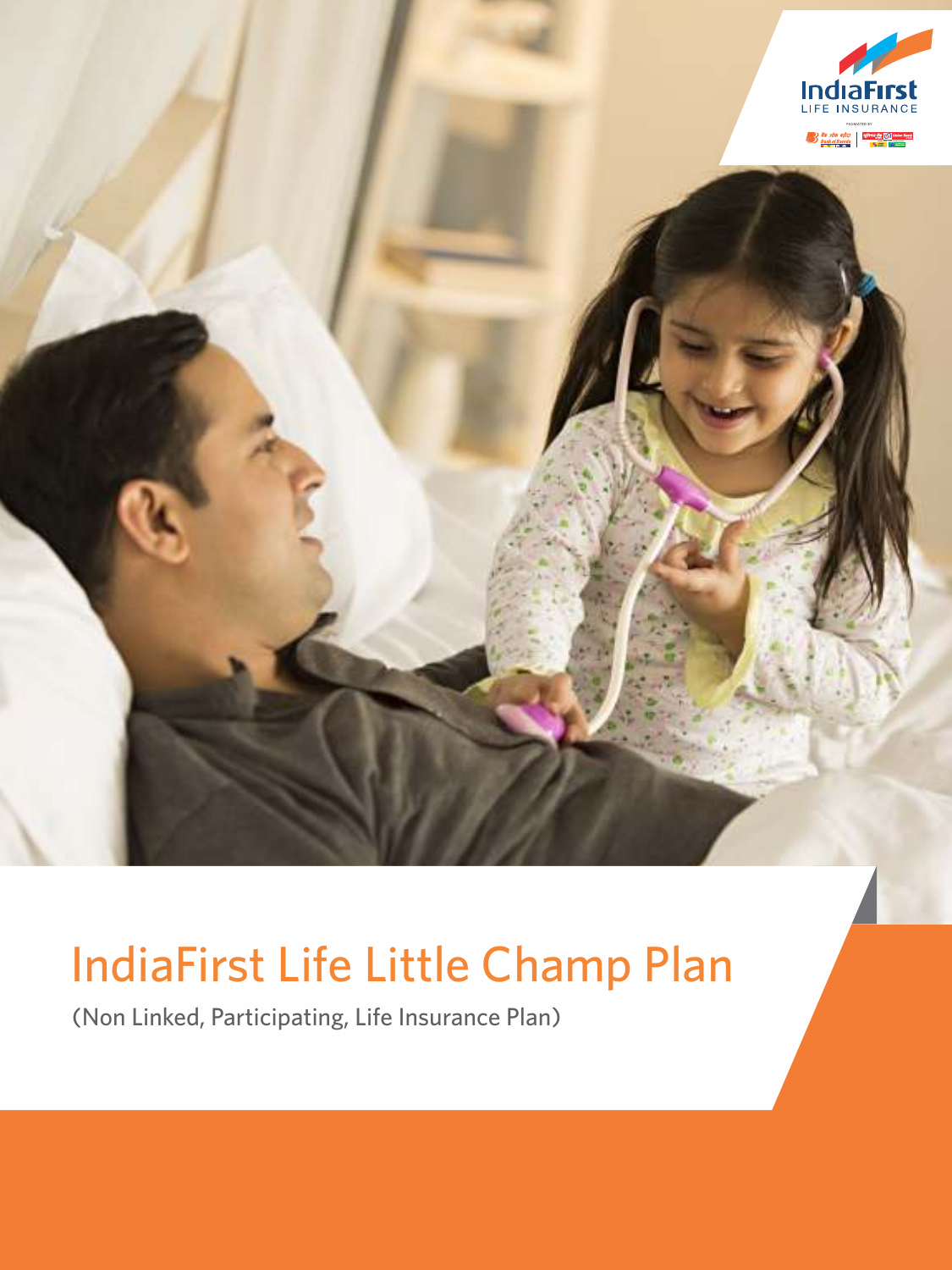## **Before You Start Reading**

#### **Important Note**

IndiaFirst Life Little Champ Plan is referred to as the Policy throughout the brochure.

#### **How Will This Brochure Help You?**

This brochure gives you details of how the policy works throughout its lifetime. It's an important document to refer to.

#### **To Help Your Understanding**

We've done our best to explain everything as simply as possible; however you're likely to come across some terms you're unfamiliar with. Where possible, we've explained these.

We have used plain language that's easy to understand and believe this brochure is a good place to start when planning your future under this insurance plan.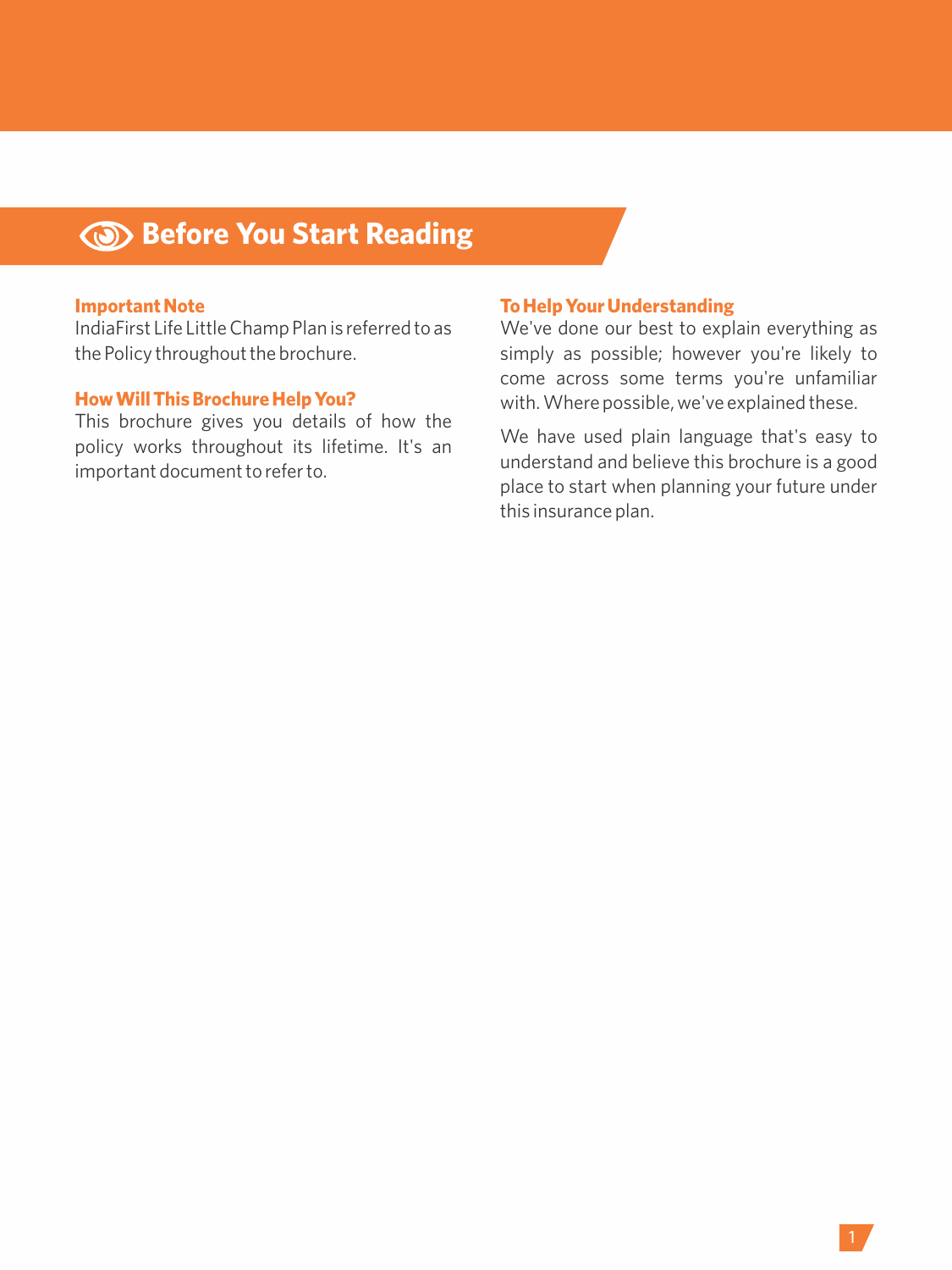#### **Introduction**

## **Secure your Child's Future by securing his Dreams……...**

Children are the apple of their parent's eye. The major dream of every parent is to provide for the best possible education and career for their child as well a happy and successful married life. They want to ensure that even if something happens to them, their child's future is secure and all their dreams are fulfilled. Thus, the Indian customer's psyche is such that he/she wants guarantee, flexibility and safety in the financial product when it comes to taking care of the child's future as well as the security of a life insurance cover.

Considering you as an individual are also responsible for every other aspect of your family, you would want to be free of fear of unexpected hurdles in your child's life. Hence, we bring to you IndiaFirst Life Little Champ Plan where the benefits are offered keeping a track of and coinciding with your child's milestones as well as your protection needs.

Our IndiaFirst Life Little Champ Plan offers you regular guaranteed payouts for financing the child's education and securing child's future even in your absence with comprehensive financial protection.

## **Executive Summary**

#### **Key Features**

- **Financial protection of loved ones with safety of** life insurance cover
- **Flexibility to choose the type of coverage required** – Death with Accidental Death or Accidental Total Permanent Disability (ATPD) or a combination of these benefits for different premium amounts
- ¡ In case of death of life insured or on life insured suffering from Accidental Total Permanent Disability (ATPD), if chosen; no more future premiums will be required to be paid.
- Get the advantage of choosing the Death benefit as a lump sum pay out or as regular income: In case of Death of Life Assured – Higher of Sum Assured on Death or 105% of the total premiums paid excluding applicable taxes and underwriting

extra premium, if any, as on date of death of the life assured will be paid out immediately or as monthly Income over the next 5/10/15 years + All guaranteed payouts will be paid as scheduled + policy continues to earn bonuses, if declared

- **In the event of Life Assured suffering any** Accidental Total Permanent Disability (ATPD) – no more future premiums will be required to be paid + All guaranteed payouts will be paid as scheduled + policy continues to earn bonuses, if declared
- Choice of policy terms / premium payment terms and payment modes to suit customer's needs
- This policy can be purchased through online mode, at your convenience
- Choose from a range of 8 payout options offering guaranteed payouts from 101% - 125% of Sum Assured, during the policy term depending upon the needs of the policyholder
- **•** Receive all your simple bonuses, if declared, accrued along with the last instalment pay out at maturity
- ¡ Tax\* benefit may be available on the premiums paid and benefits received as per prevailing tax\* laws.

## **1. What is the IndiaFirst Life Little Champ Plan?**

IndiaFirst Life Little Champ Plan is a non–linked, participating, endowment insurance plan. It helps you plan the financing for your child's education through payouts at regular intervals and securing the child's future even in case of your death or ATPD. By way of its unique liquidity feature of guaranteed payouts, bonus accumulation (if declared), and life insurance benefit, this product offers a perfect blend for taking care of the financial needs of your child.

## **2. Who are the people involved in the policy?**

This policy may include the 'Life Assured', the 'Policyholder', the 'Nominee(s)' and the 'Appointee'.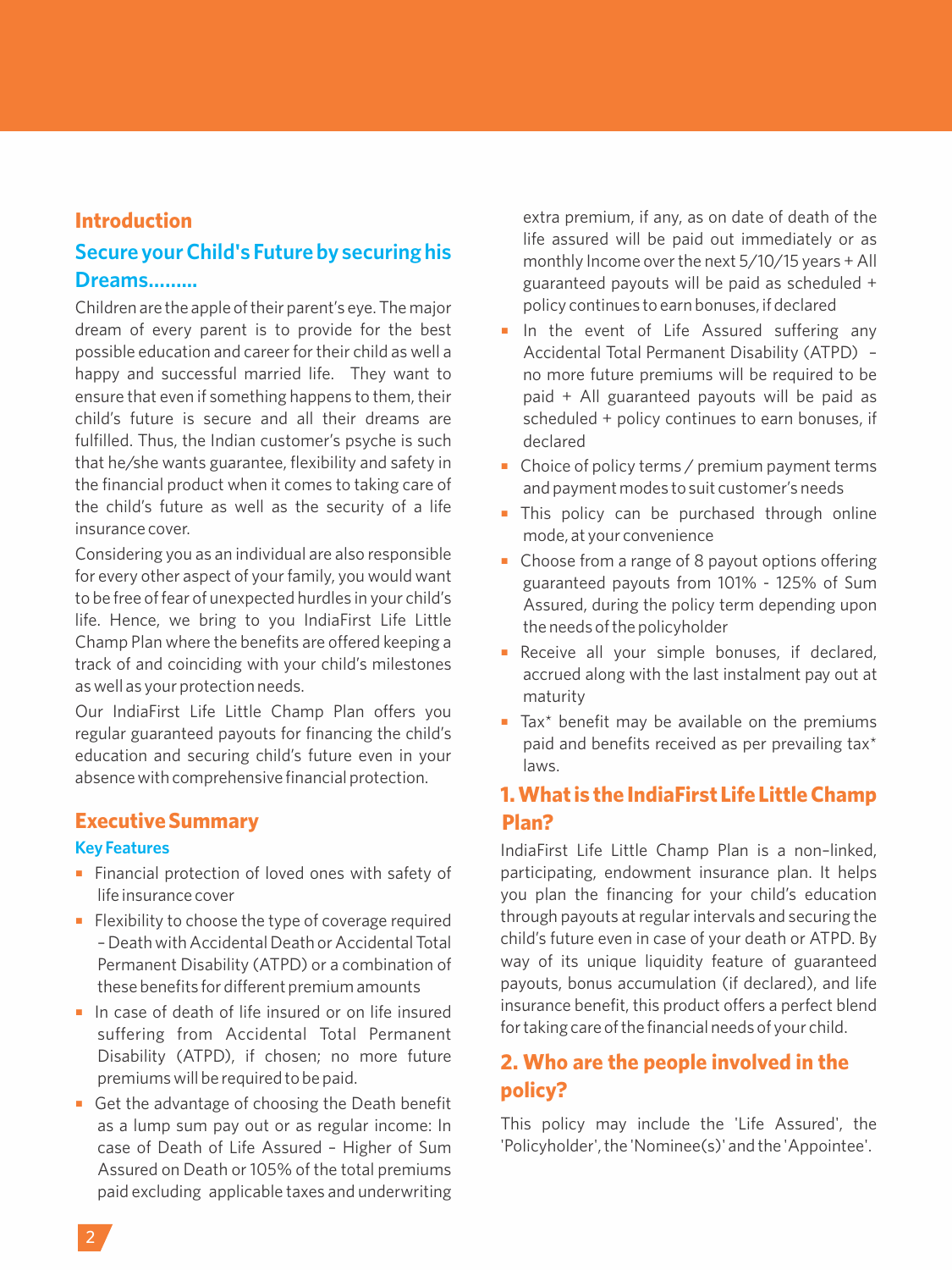#### **Who is a Life Assured'?**

Life assured is the person, on whose life the policy has been issued. Death cover starts immediately on the Policy start date. On the Life Assured's death, the relevant benefit is paid out and the policy continues to ensure predefined payouts. Any person can be the life assured, as long as –

| <b>Minimum Entry Age</b> | Maximum Entry Age |
|--------------------------|-------------------|
| 21 Years                 | 45 Years          |

The maximum maturity age depends upon the premium paying term as shown in table below

|                | <b>Premium Paying Term   Maximum Maturity Age</b> |
|----------------|---------------------------------------------------|
| 7 to 12 Years  | 65 Years                                          |
| 13 to 14 Years | 70 Years                                          |

#### **Who is a policyholder?**

A policyholder is the person who holds the policy.

#### **Who is a nominee(s)?**

Nominee(s) is/are the person(s) nominated by the Life Assured under this Policy who is authorized to receive the claim benefit payable under this Policy and to give a valid discharge to the Company on settlement of the claim.

#### **Who is an appointee?**

Appointee is the person to whom the proceeds/ benefits secured under the Policy are payable if the benefit becomes payable to the nominee(s) and nominee(s) is minor as on the date of claim payment.

## **3. What is the term of the policy?**

This is a limited premium payment policy with the option of choosing a policy term from 15 to 25 years.

## **3.A. What is the premium paying term available under the policy?**

The combinations of premium paying terms and policy terms are available as per table below:-

|                            | <b>Policy Terms</b> |                |  |  |  |  |
|----------------------------|---------------------|----------------|--|--|--|--|
| <b>Premium Paying Term</b> | Min                 | <b>Max</b>     |  |  |  |  |
| 7                          | 15                  | 20             |  |  |  |  |
| 8                          | 16                  | 20<br>20<br>25 |  |  |  |  |
| 9                          | 17                  |                |  |  |  |  |
| 10                         | 18                  |                |  |  |  |  |
| 11                         | 19                  | 25             |  |  |  |  |
| 12                         | 20                  | 25             |  |  |  |  |
| 13                         | 21                  | 25             |  |  |  |  |
| 14                         | 22                  | 25             |  |  |  |  |

## **4. What are the premium paying modes available under the policy?**

The life assured has the option to pay monthly/ quarterly/ half yearly / yearly mode.

The following premium frequency factors for monthly, quarterly and half yearly policies will apply on the yearly premium for the below frequency.

| <b>Premium Frequency</b> | <b>Factor To Be Applied</b><br><b>To Yearly Premium</b> |
|--------------------------|---------------------------------------------------------|
| Monthly                  | 0.0870                                                  |
| Quarterly                | 0.2590                                                  |
| Half Yearly              | 0.5119                                                  |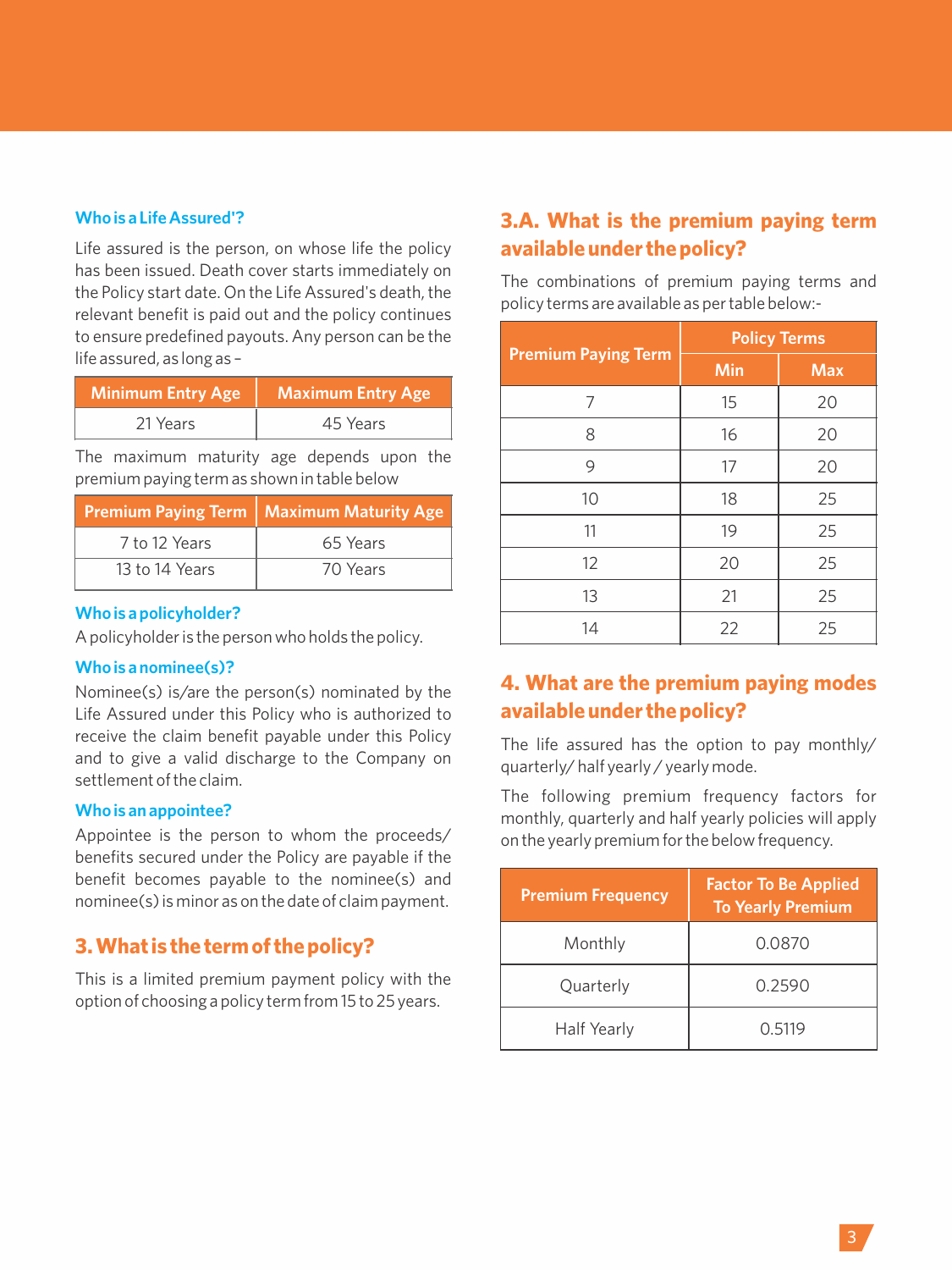## **5. What is the date from which the Risk Cover starts?**

The Risk commencement date is the date of issuance of the policy from which the death coverage starts under this Policy.

## **6. How much can you at least pay to purchase this policy?**

| <b>Premium Paying Mode</b> | <b>Minimum Premium</b> |
|----------------------------|------------------------|
| Monthly                    | Rs. 1,349              |
| Quarterly                  | Rs. 4,015              |
| Half Yearly                | Rs. 7.934              |
| Yearly                     | Rs. 15,500             |

## **7. What is the Sum Assured under this policy?**

You have the option to choose the Sum Assured as per your needs and requirement

|                        | <b>Sum Assured Limits</b> |                              |  |  |  |  |  |
|------------------------|---------------------------|------------------------------|--|--|--|--|--|
| Premium Paying<br>Term | Minimum                   | Maximum                      |  |  |  |  |  |
| 7 to 9 years           | Rs. 1,50,000              | No limit, subject<br>to BAUP |  |  |  |  |  |
| 10 to 14 years         | Rs. 2,00,000              | No limit, subject<br>to BAUP |  |  |  |  |  |

## **8. Does the policy offer a high sum assured rebate/ discount?**

Yes, the policy offers a high sum assured rebate as mentioned below -

| <b>Sum Assured per policy</b>     | Discount on<br><b>Premium Rates</b> |
|-----------------------------------|-------------------------------------|
| Less than Rs. 3 Lakhs             | ∩                                   |
| 3 Lakhs to less than 5 Lakhs      | 2.50%                               |
| 5 Lakhs to less than<br>10 Lakhs  | 5.00%                               |
| 10 Lakhs to less than<br>20 Lakhs | 6.75%                               |
| 20 Lakhs to less than<br>50 Lakhs | 7.75%                               |
| 50 Lakhs to less than 1 Cr        | 8.25%                               |
| Rs. 1 Cr. and above               | 8.40%                               |

## **9. What are the Risk Cover options available in this plan?**

The plan provides coverage in case of death, accidental death and ATPD of the life assured.

The following Risk Cover options are available under this plan where premium amount varies depending upon the choice of the options:-

- 1. Death Cover
- 2. Death Plus Accidental Death Cover (ADB)
- 3. Death Plus Accidental Total Permanent Disability Cover (ATPD)
- 4 Death Plus ATPD Plus ADB (Comprehensive Cover)

#### **Accidental Death**

"Accidental Death" shall mean death:

- a. which is caused by Bodily Injury resulting from an Accident and
- b. which occurs due to the said Bodily Injury solely, directly and independently of any other causes and
- c. which occurs within 180 days of the occurrence of such Accident provided date of accident is within the policy term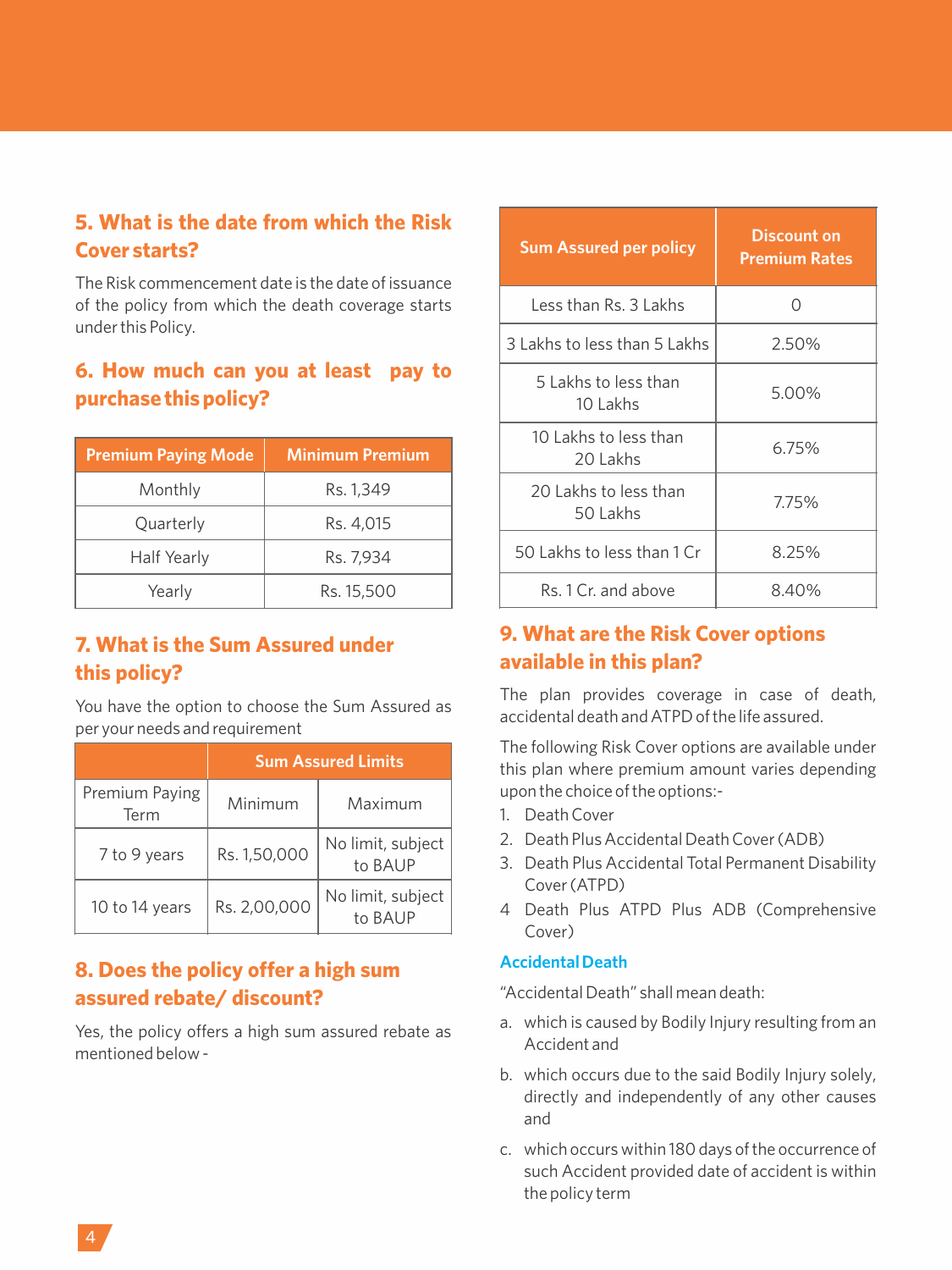#### **Accidental Total and Permanent Disability refers to a disability, which:**

- a. is caused by Bodily Injury resulting from an accident, and
- b. occurs due to the said bodily injury, directly and independently of any other causes, and
- c. occurs within 180 days of the occurrence of such accident provided date of accident is within the policy term

For the purposes of this benefit, the loss of both arms, or of both legs, or of one arm and one leg, or of both eyes, shall be considered total and permanent disability, without prejudice to other causes of total and permanent disability.

"Loss of an arm or a leg" shall mean physical severance of the arm at or above the wrist or physical severance of the leg at or above the ankle which:

- a. is caused by bodily injury resulting from an accident, and
- b. occurs due to the said bodily injury, directly and independently of any other causes, and

c. occurs within 180 days of the occurrence of such accident irrespective of the expiry of policy term provided date of accident is within the policy term.

"Loss of an eye" shall mean total and irrevocable loss of sight of an eye which:

- a. is caused by bodily injury resulting from an accident, and
- b. occurs due to the said bodily injury, directly and independently of any other causes, and
- c. occurs within 180 days of the occurrence of such accident irrespective of the expiry of policy term provided date of accident is within the policy term.

An "Accident" is a sudden, unforeseen and involuntary event caused by external and visible means.

"Bodily Injury" is accidental bodily harm excluding illness or disease solely and directly caused by external, violent means which is verified and certified by a Medical Practitioner.

| <b>Benefits</b>                                                                                                                                                                                                                                                                             |
|---------------------------------------------------------------------------------------------------------------------------------------------------------------------------------------------------------------------------------------------------------------------------------------------|
| In case of Death of the Life Assured, Death Benefit is paid out either as lumpsum<br>or as an monthly Income over next 5/10/15 years (if chosen at inception) + All<br>guaranteed pay-outs and maturity benefit are paid as scheduled + Policy<br>continues to accrue bonuses, if declared. |
| Death Benefit is the Higher of Sum Assured on Death or 105% of the total<br>premiums paid excluding any tax and underwriting extra premium, if any, as on<br>date of death of the life assured.                                                                                             |
| Sum Assured on death is defined as the Highest of 10 times of annualized<br>premium or Sum Assured on Maturity*or any absolute amount assured to be<br>paid on death.                                                                                                                       |
| Absolute amount assured to be paid on death is the Sum Assured on Maturity*.                                                                                                                                                                                                                |
| Death Cover (as defined above)<br>Plus<br>In case of accidental death of the Life Assured; additional benefit equal to Sum<br>Assured on Maturity* is payable as lumpsum                                                                                                                    |
|                                                                                                                                                                                                                                                                                             |

## **10. What happens in case the Life Assured suffers from any eventuality?**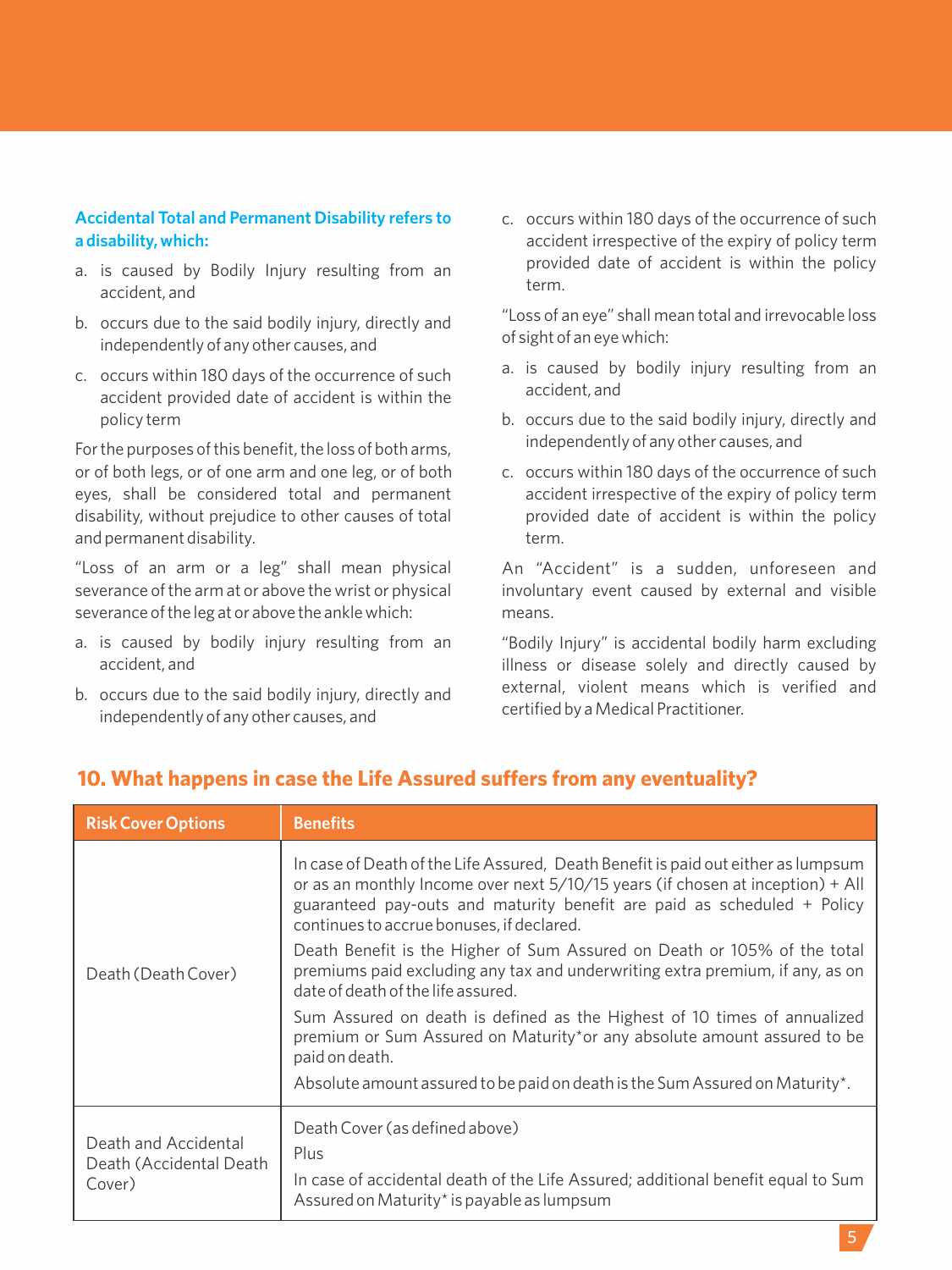| <b>Risk Cover Options</b>                                                                                     | <b>Benefits</b>                                                                                                                                                                                                                                                                                                                                                                                                                                                                                                                                |
|---------------------------------------------------------------------------------------------------------------|------------------------------------------------------------------------------------------------------------------------------------------------------------------------------------------------------------------------------------------------------------------------------------------------------------------------------------------------------------------------------------------------------------------------------------------------------------------------------------------------------------------------------------------------|
| Death and Accidental<br>Total Permanent<br>Disability (ATPD)<br>(Accidental Disability<br>Cover)              | Death Cover (as defined above).<br>In case of death of the Life Assured after the occurrence of Accidental Total<br>Permanent Disability (ATPD), Death Benefit will be the sum assured on death as<br>defined above.<br>Plus<br>In case of total permanent disability due to an accident of the Life Assured before<br>the expiry of the premium paying term, no more future premiums will be required<br>to be paid + All guaranteed pay-outs and maturity benefit are paid as scheduled<br>+ Policy continues to accrue bonuses, if declared |
| Death and Accidental<br><b>Total Permanent</b><br>Disability and Accidental<br>Death (Comprehensive<br>Cover) | Death Cover + Accidental Death Cover + Accidental Total Permanent Disability<br>Cover<br>(as defined above)                                                                                                                                                                                                                                                                                                                                                                                                                                    |

*\*Sum Assured on Maturity - It is the Basic Sum Assured chosen by you at inception of the policy.*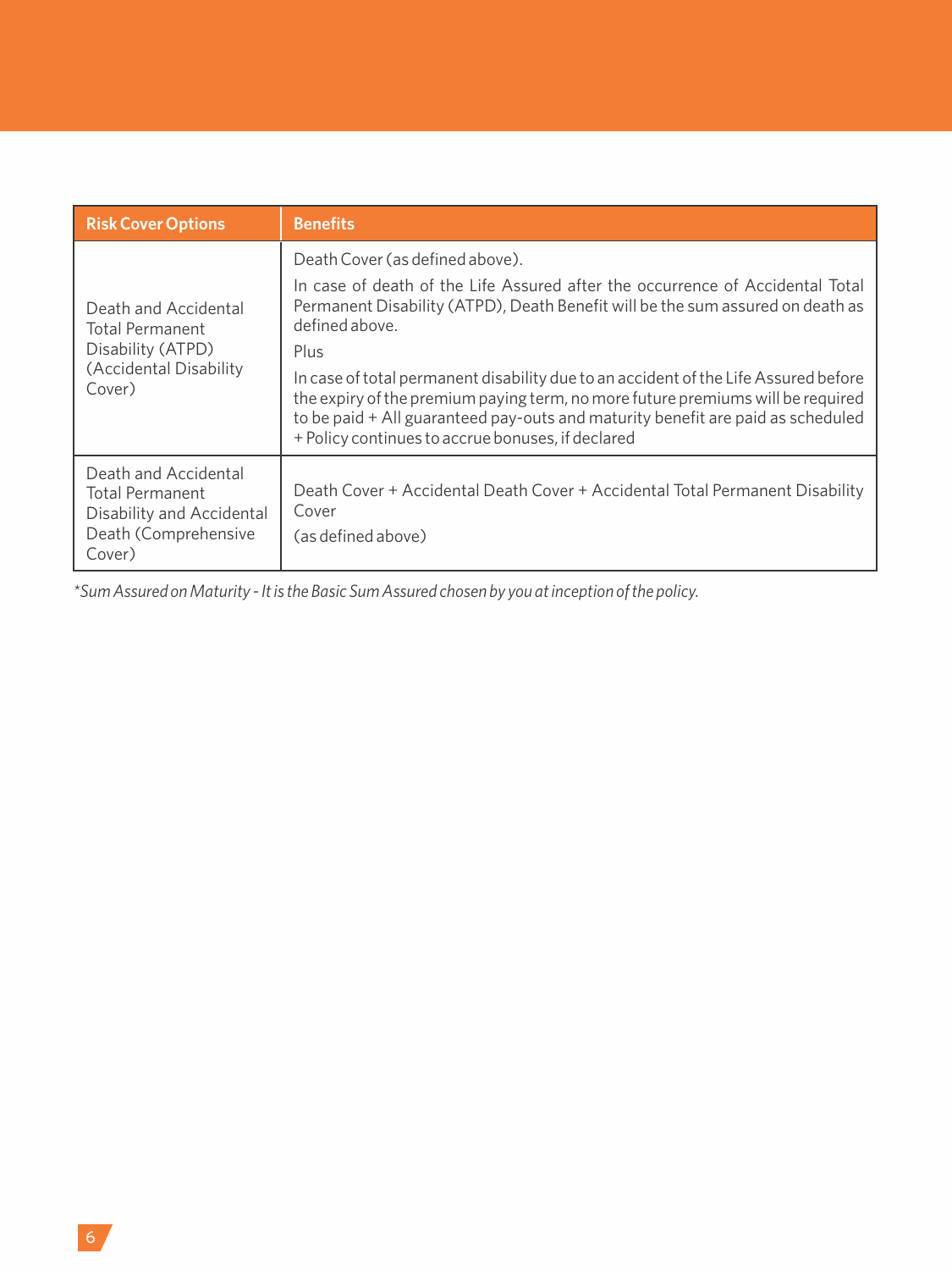## **11. What do you receive during the policy term?**

The life assured will receive guaranteed payouts during the policy term. There are 8 payout options offering 101% - 125% of Sum Assured, during the policy term depending upon the needs of your child. The payout amount will vary depending upon the payout option chosen by the policyholder as per the table below :-

| <b>Policy Year</b>    | $N-7$ | $N-6$ | $N-5$          | $N-4$ | $N-3$ | $N-2$ | $N-1$ | <b>Maturity Benefit (N)</b> | <b>Total</b><br><b>Guaranteed</b> |
|-----------------------|-------|-------|----------------|-------|-------|-------|-------|-----------------------------|-----------------------------------|
| <b>Pay-out Option</b> |       |       |                |       |       |       |       |                             | Payout                            |
| 1                     | 5%    | 5%    | 5%             | 10%   | 10%   | 10%   | 11%   | 45% + Bonuses**             | 101%                              |
| $\overline{2}$        |       | 10%   | 10%            | 10%   | 10%   | 10%   | 12%   | $40\%$ + Bonuses**          | 102%                              |
| 3                     |       | ٠     | 16%            | 16%   | 16%   | 16%   | 16%   | $25\%$ + Bonuses**          | 105%                              |
| $\overline{4}$        |       | ٠     | $\overline{a}$ | 20%   | 20%   | 20%   | 20%   | $27\%$ + Bonuses**          | 107%                              |
| 5                     |       | ٠     | ٠              | ٠     | 25%   | 25%   | 30%   | $30\%$ + Bonuses**          | 110%                              |
| 6                     |       | ۰     | ٠              |       | ۰     | 35%   | 35%   | $45\%$ + Bonuses**          | 115%                              |
| 7                     |       |       |                |       |       | ٠     | 50%   | 70% + Bonuses**             | 120%                              |
| 8                     |       |       |                |       |       |       | ۰     | $125\% + \text{Bonus}$ **   | 125%                              |

#### **Where N is the policy term.**

**\*\*Bonuses – Simple Revisionary Bonuses, if declared accrued till date of maturity + Terminal Bonus (if declared )**

## **12. What do you receive at the end of the policy term?**

The Life Assured or nominee will get all the simple revisionary bonuses, if declared accrued and terminal bonus (f declared ) along with the last instalment of guaranteed payout, based on the payout option chosen as maturity benefit

## **13. What are the tax benefits under this policy?**

Tax\* benefits may be available on premiums paid and benefit receivable as per prevailing Income Tax Laws. Tax\* benefits are subject to change from time to time as per the Income Tax Act, 1961. Please consult your tax consultant before purchasing this policy.

## **14. What if you miss paying your premiums?**

#### **Before Acquiring Paid-up Value**

The policy lapses without acquiring any paid-up value and risk cover will cease, if you stop paying your premium during the first two policy years. We offer a five year revival period during which you can revive your policy. No benefits will be payable during this period. At least two (2) full years premium needs to be paid to have paid up value

#### **After Acquiring Paid-up Value**

The policy acquires a guaranteed paid up value, if you stop paying your premiums after two full years, as mentioned above. Bonuses, if declared will stop accruing and no future guaranteed pay-outs will be paid once the policy became paid up. If you have paid all the premiums as per your premium paying term, your policy will become fully paid up and will continue to participate in future bonuses, if declared and all benefits will be as per terms and conditions of the product.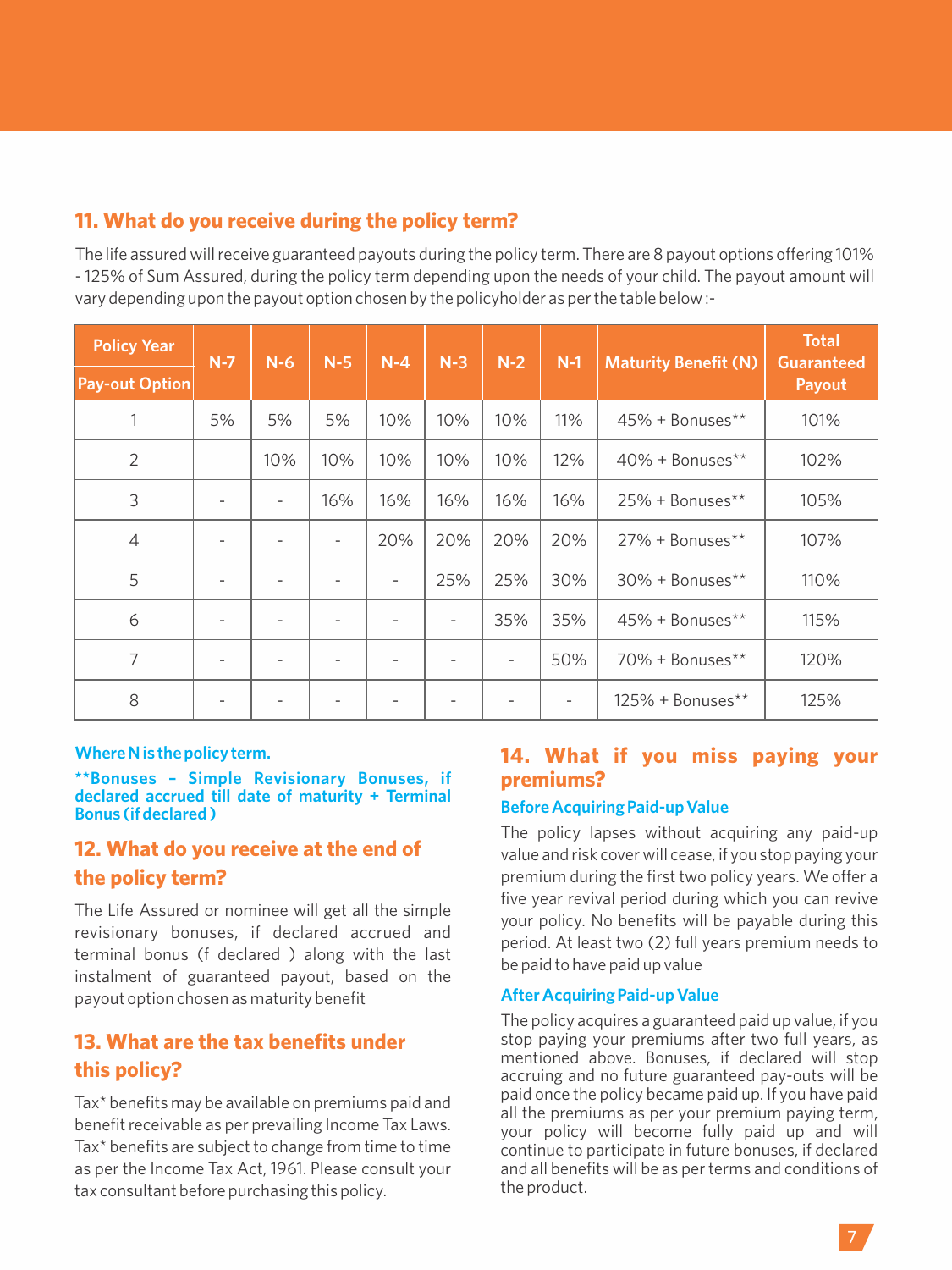| Paid up value payable                                                                                                                                                                                                                                                                           | Paid up value payable                                                                                                                                                                                     |
|-------------------------------------------------------------------------------------------------------------------------------------------------------------------------------------------------------------------------------------------------------------------------------------------------|-----------------------------------------------------------------------------------------------------------------------------------------------------------------------------------------------------------|
| on maturity                                                                                                                                                                                                                                                                                     | on death                                                                                                                                                                                                  |
| X% of Sum Assured on<br>Maturity x (Total<br>numbers of premiums<br>paid) / (Total Number of<br>premiums payable) plus<br>simple bonuses, if<br>declared accrued, if any,<br>till the date of paid-up.<br>X is total guaranteed<br>pay-out as per pay-out<br>options mentioned in<br>section 10 | Sum Assured on<br>Death <sup>**</sup> x (Total<br>numbers of premiums<br>paid) / (Total Number of<br>premiums payable) plus<br>simple bonuses, if<br>declared accrued, if any<br>till the date of paid-up |

*\*\*Sum Assured on Death will be the highest of:*

*1. 10 times of annualized premium*

*2. Sum Assured on Maturity* 

*3. Any absolute amount assured to be paid on death*

Absolute amount assured to be paid on death is the Sum Assured on Maturity

In case the policy becomes lapse or paid up, Accidental Death benefit and Accidental Total Permanent Disability benefit will cease. Hence there will be no benefit payable in the event of occurrence of these two risks once the policy becomes paid-up or lapses.

#### **What are your options to revive the policy?**

You may revive your policy within a specified period by -

- i. submitting a written request for revival of the lapsed Policy;
- ii. paying all unpaid due Premiums along with interest; and
- iii. providing a declaration of good health and undergoing a medical examination at your own cost, if needed.

You may revive your policy, as long as you do it within the period of five years which is a revival period from the due date of the first unpaid premium but before the maturity date. No benefits will be payable during this period other than the paid up value, if any, in the event of death. Upon revival of your policy within the

revival period all due simple reversionary bonuses, if declared, will be added as per in-force policy.

The revival is subject to satisfactory medical and financial underwriting. If you do not revive your policy by the end of the revival period and if you have paid your regular premiums for less than two years, then the policy does not acquire any paid up value and the policy terminates.

Note: The current interest charged for delay in premium payment is 10% p.a. Any change in revival interest rate is subject to prior approval from IRDAI.

## **15. Is there a grace period for missed premiums?**

We provide you with a grace period which is the time provided for payment of premium from the premium due date during which the policy is considered to be in-force with the risk cover. This policy has a grace period of 30 days for yearly, half-yearly and quarterly frequencies and 15 days for monthly frequency from the premium due date. All your policy benefits continue during this grace period.

In case of the life assured's death during this period, death benefit as mentioned in section 10 will be payable after deducting only due premium before date of occurrence of death to the nominee(s)/ appointee/ legal heir.

In case of ATPD during grace period, all future premiums along with any due premium before occurrence of ATPD will not be required to be paid and benefits as mentioned in section 10 under In case of accidental disability of the Life Assured will be payable.

#### **16. Can you surrender your policy?**

- Yes. While we do not encourage you to surrender your policy, you may choose to surrender the same for immediate cash requirement in case of an emergency.
- $\blacksquare$  The policy can be surrendered for an immediate cash any time after acquiring the paid-up value.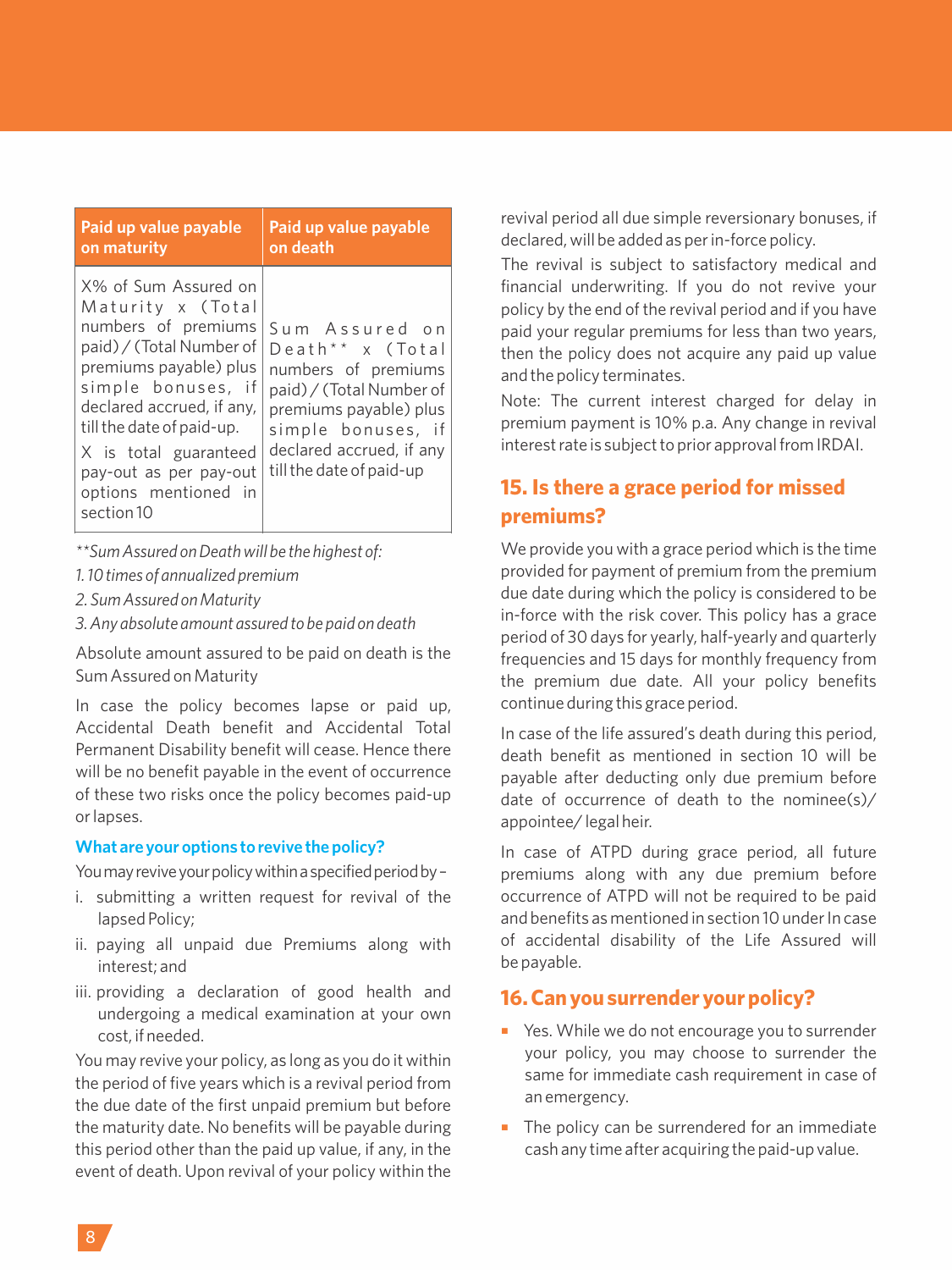#### **Surrender Value:**

The product pays a surrender value, if the policy holder surrenders the policy any time during the policy term after payment of 2 full years' premium.

The amount payable on surrender will be higher of the Guaranteed Surrender Value (GSV) and Special Surrender Value (SSV).

Guaranteed Surrender Value (GSV) = GSV factor for premium \*total premium paid excluding extra premium, if any + GSV factor reversionary bonus \* accrued reversionary bonus, ,if declared less sum of all guaranteed pay outs till the date of surrender.

- SSV in case surrender happens during premium payment term and before paying all due premiums
	- The SSV will be paid up value payable on maturity multiplied by the SSV factor at the time of surrender .
- SSV in case surrender happens after completion of premium payment term and after paying all due premiums
	- The SSV will be paid up value payable on maturity less sum of all guaranteed pay outs till the date of surrender multiplied by the SSV factor at the time of surrender plus terminal bonus, if declared .

The GSV factors are dependent upon policy year of surrender and policy term. The GSV factors will be applicable on total premium paid and any simple reversionary bonus accrued till date of surrender.

The GSV factors are as mentioned in Annexure 1.

The SSV will be paid up value multiplied by the SSV factor at the time of surrender. The SSV factor will be determined by us from time to time subject to Regulatory approval.

#### **17. Is any tax applicable? If yes, who bears it?**

Yes. The applicable taxes will have to be borne by you, the policyholder. These are subject to change from time to time as per Tax laws.

#### **18.Canyoureturnyourpolicy(freelook)?**

Yes, you can return your policy within the Free Look period;

In case you do not agree to the any policy terms and conditions, you have the option of returning the policy to us stating the reasons thereof, within 15 days from the date of receipt of the policy. The freelook period for policies purchased through distance marketing or electronic mode will be 30 days.

#### **Do you get any refund when you return your policy?**

Yes. We will refund an amount equal to the –

Premium paid

Less: i. Pro-rata risk premium for the time the policy was in force

Less ii. Any stamp duty paid

Less iii. Expenses incurred on medical examination, if any

Distance Marketing includes every activity of solicitation (including lead generation) and sale of insurance products through the following modes: (i) Voice mode, which includes telephone calling; (ii) Short Messaging service (SMS); (iii) Electronic mode which includes e-mail, internet and interactive television (DTH); (iv) Physical mode which includes direct postal mail and newspaper & magazine inserts; and, (v) Solicitation through any means of communication other than in person.

#### **19. Can you avail of a loan under this policy?**

Loan facility is not provided under this policy.

## **20. What are the conditions in which the benefits of this plan will not be paid (exclusions under the policy)?**

#### **Suicide exclusion:**

In case of death due to suicide within 12 months from the date of commencement of risk under the policy or from the date of revival of the policy, as applicable, the nominee or beneficiary of the policyholder shall be entitled to at least 80% of the total premiums paid till the date of death or the surrender value available as on the date of death whichever is higher, provided the policy is in force.

If the Life Assured has opted for Accidental Death, then the below mentioned exclusions will be applicable and the benefits will not be payable, given the claim is caused directly or indirectly due to or arises from any of the following circumstances –

1. Intentional self-inflicted injury, suicide or attempted suicide, while sane or insane;

2. Insured person being under the influence of drugs, alcohol, narcotics or psychotropic substances unless taken in accordance with the lawful directions and prescription of a registered medical practitioner;

3. War, invasion, act of foreign enemy, hostilities (whether war be declared or not), civil war, mutiny, rebellion, terrorist act, revolution, insurrection, military or usurped power, riot or civil commotion, strikes;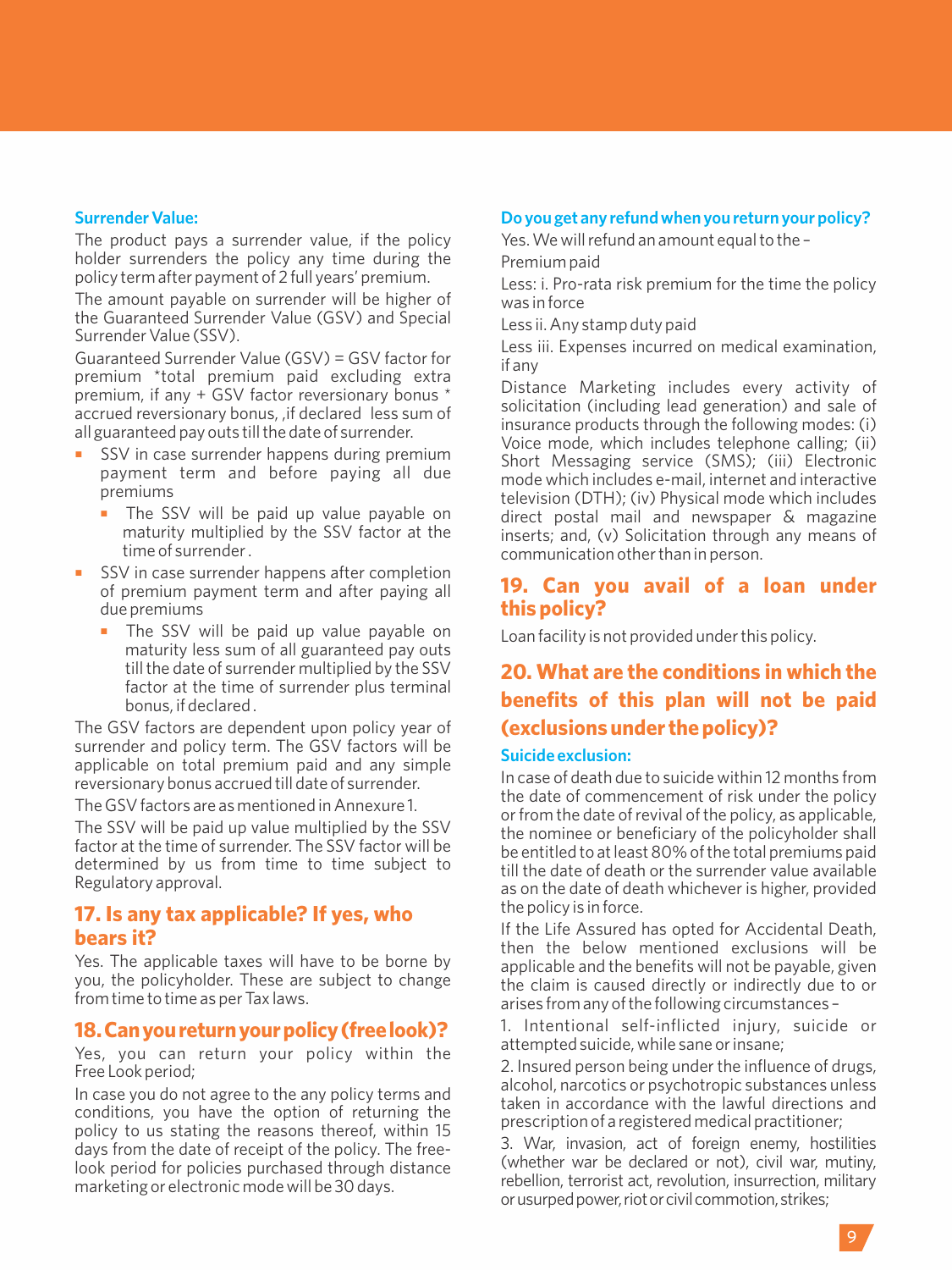4. Participation in any flying activity, except as a bonafide passenger in a commercially licensed aircraft;

5. Participation by the insured person in a criminal or unlawful act;

6.Anyinjuryincurredbeforetheeffectivedateofthecover;

7. Engaging in or taking part in professional sport(s) or any hazardous pursuits, including but not limited to, diving or riding or any kind of race; underwater activities involving the use of breathing apparatus or not; martial arts; hunting; mountaineering; parachuting; bungee-jumping;

8. Nuclear Contamination; the radioactive, explosive or hazardous nature of nuclear fuel materials or property contaminated by nuclear fuel materials or accident arising from such nature;

If the Life Assured has opted for Accidental Total and Permanent Disability, then the below mentioned exclusions will be applicable and the benefits will not be payable, given the claim is caused directly or indirectly due to or arises from any of the following circumstances –

1. Intentional self-inflicted injury, suicide or attempted suicide, while sane or insane;

2. Insured person being under the influence of drugs, alcohol, narcotics or psychotropic substances unless taken in accordance with the lawful directions and prescription of a registered medical practitioner;

3. War, invasion, act of foreign enemy, hostilities (whether war be declared or not), civil war, mutiny, rebellion, terrorist act, revolution, insurrection, military or usurped power, riot or civil commotion, strikes:

4. Participation in any flying activity, except as a bonafidepassengerinacommerciallylicensedaircraft;

5. Participation by the insured person in a criminal or unlawful act;

6. Any disability due to accident that occurred before the effective date of the cover

7. Any disability due to any kind of sickness, disease or congenital anomalies before and/or after the effective date of the cover;

8. Engaging in or taking part in professional sport(s) or any hazardous pursuits, including but not limited to, diving or riding or any kind of race; underwater activities involving the use of breathing apparatus or not; martial arts; hunting; mountaineering; parachuting; bungee-jumping;

9. Nuclear Contamination; the radio-active, explosive or hazardous nature of nuclear fuel materials or property contaminated by nuclear fuel materials or accident arising from such nature;

## **21. Nomination**

Allowed as per the provisions of Section 39 of the Insurance Act, 1938 as amended from time to time. For more details on the nomination, please refer to our website www.indiafirstlife.com

#### **22. Assignment**

Allowed as per the provisions of Section 38 of the Insurance Act, 1938 as amended from time to time. For more details on the assignment, please refer to our website www.indiafirstlife.com

## **23. You are prohibited from accepting rebate in any form** Prohibition of Rebate: Section 41 of the

Insurance Act, 1938 as amended from time to time states.

1) No person shall allow or offer to allow, either directly or indirectly, as an inducement to any person, to take or

renew or continue an insurance in respect of any kind of risk relating to lives or property in India, any rebate of the whole or part of the commission payable or any rebate of the premium shown on the Policy, nor shall any person taking out or renewing or continuing a Policy accept any rebate, except such rebate as may be allowed in accordance with the published prospectuses or tables of the insurer.

2) Any person making default in complying with the provisions of this section shall be liable for a penalty which may extend to ten lakh rupees.

## **24. What happens in case of submission ofinformationwhichisfalseorincorrect?**

Fraud/ Misstatement would be dealt with in accordance with provisions of Section 45 of the Insurance Act 1938, as amended from time to time.

Section 45 of the Insurance Act 1938, as amended from time to time states

1) No policy of life insurance shall be called in question on any ground whatsoever after the expiry of three years from the date of the policy, i.e., from the date of issuance of the policy or the date of commencement of risk or the date of revival of the policy or the date of the rider to the policy, whichever is later.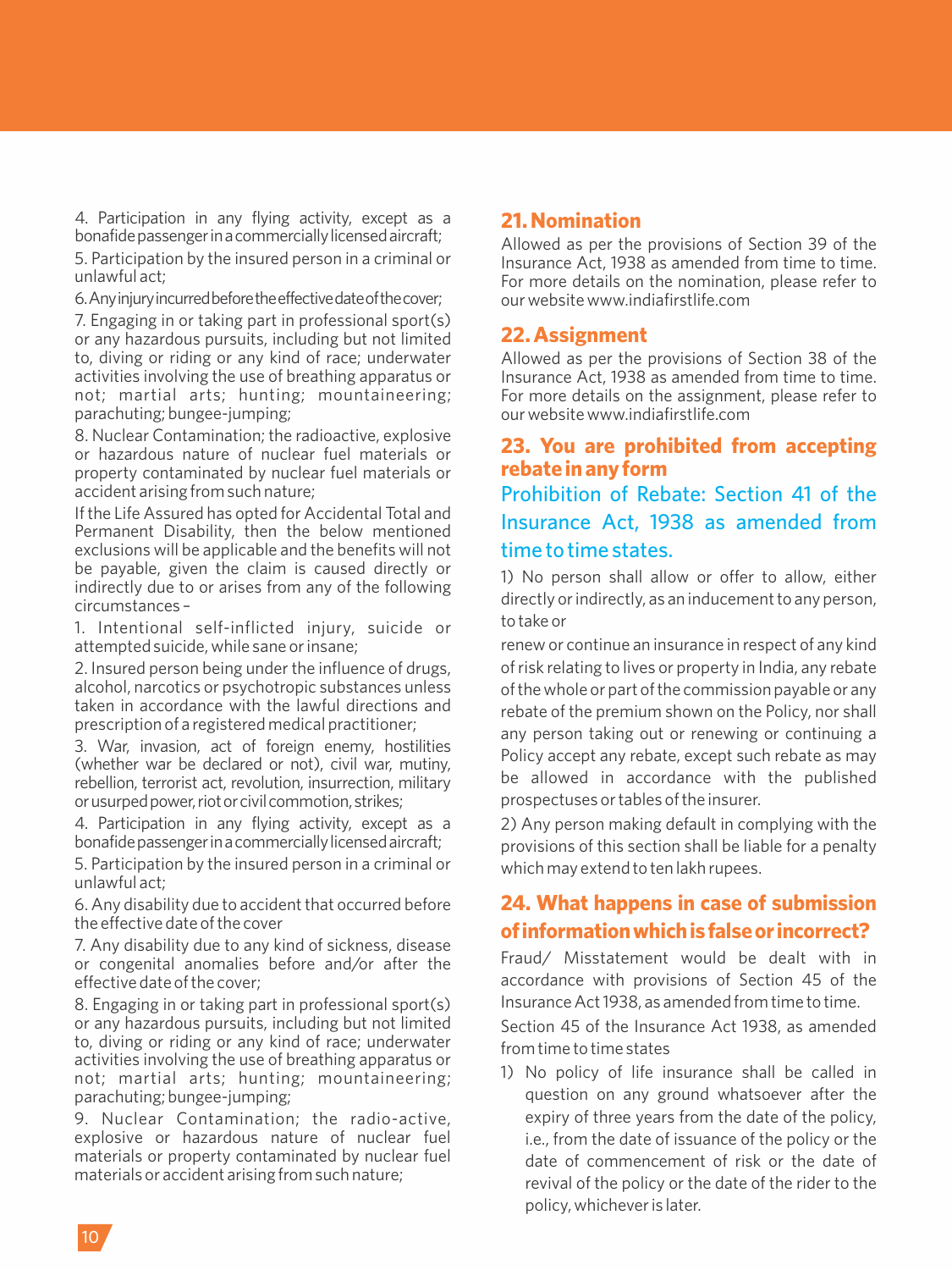- 2) A policy of life insurance may be called in question at any time within three years from the date of issuance of the policy or the date of commencement of risk or the date of revival of the policy or the date of the rider to the policy, whichever is later, on the ground of fraud: Provided that the insurer shall have to communicate in writing to the insured or the legal representatives or nominees or assignees of the insured the grounds and materials on which such decision is based.
- 3) Notwithstanding anything contained in subsection (2), no insurer shall repudiate a life insurance policy on the ground of fraud if the insured can prove that the mis-statement of or suppression of a material fact was true to the best of his knowledge and belief or that there was no deliberate intention to suppress the fact or that such mis-statement of or suppression of a material fact are within the knowledge of the insurer: Provided that in case of fraud, the onus of disproving lies upon the beneficiaries, in case the policyholder is not alive.
- 4) A policy of life insurance may be called in question at any time within three years from the date of issuance of the policy or the date of commencement of risk or the date of revival of the policy or the date of the rider to the policy, whichever is later, on the ground that any statement of or suppression of a fact material to the expectancy of the life of the insured was incorrectly made in the proposal or other document on the basis of which the policy was issued or revived or rider issued: Provided that the insurer shall have to communicate in writing to the insured or the legal representatives or

nominees or assignees of the insured the grounds and materials on which such decision to repudiate the policy of life insurance is based: Provided further that in case of repudiation of the policy on the ground of misstatement or suppression of a material fact, and not on the ground of fraud, the premiums collected on the policy till the date of repudiation shall be paid to the insured or the legal representatives or nominees or assignees of the insured within a period of ninety days from the date of such repudiation.

5) Nothing in this section shall prevent the insurer from calling for proof of age at any time if he is entitled to do so, and no policy shall be deemed to be called in question merely because the terms of the policy are adjusted on subsequent proof that the age of the Life Insured was incorrectly stated in the proposal.

#### **25. About IndiaFirst Life Insurance**

We've had Bank of Baroda, Andhra Bank (now, Union Bank of India) and Legal & General as our founding partners. After journeying with us through our years of growth, Legal&General soldits stake inFebruary2019 to Carmel Point Investments India Private Limited, a body corporate incorporated under the laws of Mauritius and owned by private equity funds managed by Warburg Pincus LLC, New York, United States. This is the first deal wherein a private equity fund has taken an interest in a life insurance company. In April 2020, Andhra Bank was amalgamated into The Union Bank of India. Our shareholding pattern as of today stands at: Bank of Baroda - 44%, Union Bank of India -30% and Carmel Point Investments India Private Limited–26%.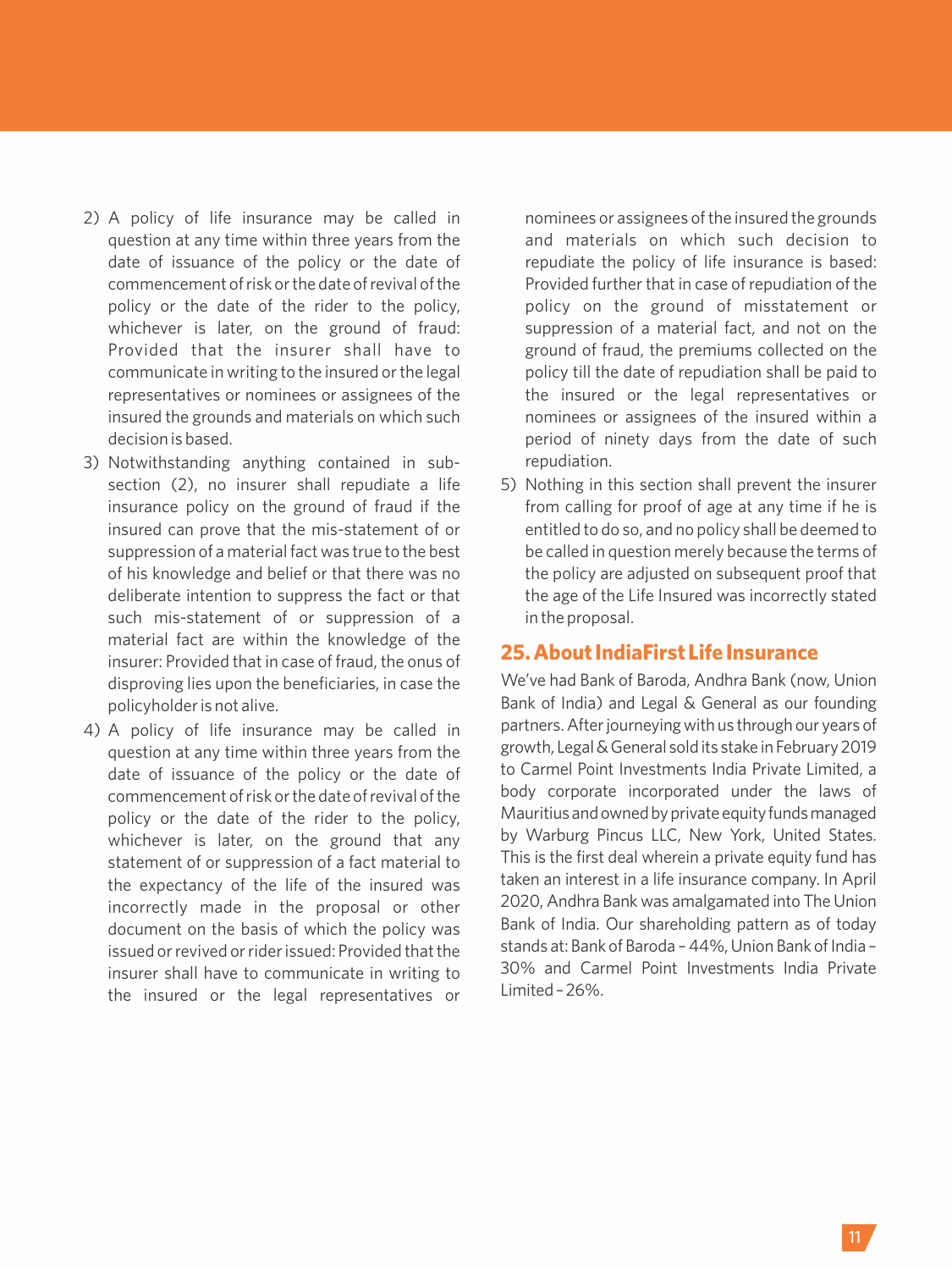## Annexure 1:

## Guaranteed Surrender Value Factors:

## **GSV Factor applicable for Total Premium paid**

| GSV as % of total premiums paid  |           |           |           |           |           |           |           |           |           |           |     |
|----------------------------------|-----------|-----------|-----------|-----------|-----------|-----------|-----------|-----------|-----------|-----------|-----|
| Year of Surrender /<br>Plan Term | 15        | 16        | 17        | 18        | 19        | 20        | 21        | 22        | 23        | 24        | 25  |
| 1                                | 0%        | 0%        | 0%        | 0%        | 0%        | 0%        | 0%        | 0%        | 0%        | 0%        | 0%  |
| $\overline{2}$                   | 30%       | 30%       | 30%       | 30%       | 30%       | 30%       | 30%       | 30%       | 30%       | 30%       | 30% |
| 3                                | 35%       | 35%       | 35%       | 35%       | 35%       | 35%       | 35%       | 35%       | 35%       | 35%       | 35% |
| 4                                | 50%       | 50%       | 50%       | 50%       | 50%       | 50%       | 50%       | 50%       | 50%       | 50%       | 50% |
| 5                                | 50%       | 50%       | 50%       | 50%       | 50%       | 50%       | 50%       | 50%       | 50%       | 50%       | 50% |
| 6                                | 50%       | 50%       | 50%       | 50%       | 50%       | 50%       | 50%       | 50%       | 50%       | 50%       | 50% |
| 7                                | 50%       | 50%       | 50%       | 50%       | 50%       | 50%       | 50%       | 50%       | 50%       | 50%       | 50% |
| 8                                | 56%       | 55%       | 54%       | 54%       | 54%       | 53%       | 53%       | 53%       | 53%       | 53%       | 52% |
| 9                                | 61%       | 60%       | 59%       | 58%       | 57%       | 57%       | 56%       | 56%       | 55%       | 55%       | 55% |
| 10                               | 67%       | 65%       | 63%       | 62%       | 61%       | 60%       | 59%       | 59%       | 58%       | 58%       | 57% |
| 11                               | 73%       | 70%       | 68%       | 66%       | 65%       | 63%       | 62%       | 61%       | 61%       | 60%       | 59% |
| 12                               | 79%       | 75%       | 72%       | 70%       | 68%       | 67%       | 65%       | 64%       | 63%       | 63%       | 62% |
| 13                               | 84%       | 80%       | 77%       | 74%       | 72%       | 70%       | 68%       | 67%       | 66%       | 65%       | 64% |
| 14                               | 90%       | 85%       | 81%       | 78%       | 75%       | 73%       | 72%       | 70%       | 69%       | 68%       | 66% |
| 15                               | 90%       | 90%       | 86%       | 82%       | 79%       | 77%       | 75%       | 73%       | 71%       | 70%       | 69% |
| 16                               | <b>NA</b> | 90%       | 90%       | 86%       | 83%       | 80%       | 78%       | 76%       | 74%       | 73%       | 71% |
| 17                               | <b>NA</b> | <b>NA</b> | 90%       | 90%       | 86%       | 83%       | 81%       | 79%       | 77%       | 75%       | 74% |
| 18                               | <b>NA</b> | <b>NA</b> | <b>NA</b> | 90%       | 90%       | 87%       | 84%       | 81%       | 79%       | 78%       | 76% |
| 19                               | <b>NA</b> | <b>NA</b> | <b>NA</b> | <b>NA</b> | 90%       | 90%       | 87%       | 84%       | 82%       | 80%       | 78% |
| 20                               | <b>NA</b> | <b>NA</b> | <b>NA</b> | <b>NA</b> | <b>NA</b> | 90%       | 90%       | 87%       | 85%       | 83%       | 81% |
| 21                               | <b>NA</b> | <b>NA</b> | <b>NA</b> | <b>NA</b> | <b>NA</b> | <b>NA</b> | 90%       | 90%       | 87%       | 85%       | 83% |
| 22                               | <b>NA</b> | <b>NA</b> | <b>NA</b> | <b>NA</b> | <b>NA</b> | <b>NA</b> | <b>NA</b> | 90%       | 90%       | 88%       | 85% |
| 23                               | <b>NA</b> | <b>NA</b> | <b>NA</b> | <b>NA</b> | <b>NA</b> | <b>NA</b> | <b>NA</b> | <b>NA</b> | 90%       | 90%       | 88% |
| 24                               | <b>NA</b> | <b>NA</b> | <b>NA</b> | <b>NA</b> | <b>NA</b> | <b>NA</b> | <b>NA</b> | <b>NA</b> | <b>NA</b> | 90%       | 90% |
| 25                               | <b>NA</b> | <b>NA</b> | <b>NA</b> | <b>NA</b> | <b>NA</b> | <b>NA</b> | <b>NA</b> | <b>NA</b> | <b>NA</b> | <b>NA</b> | 90% |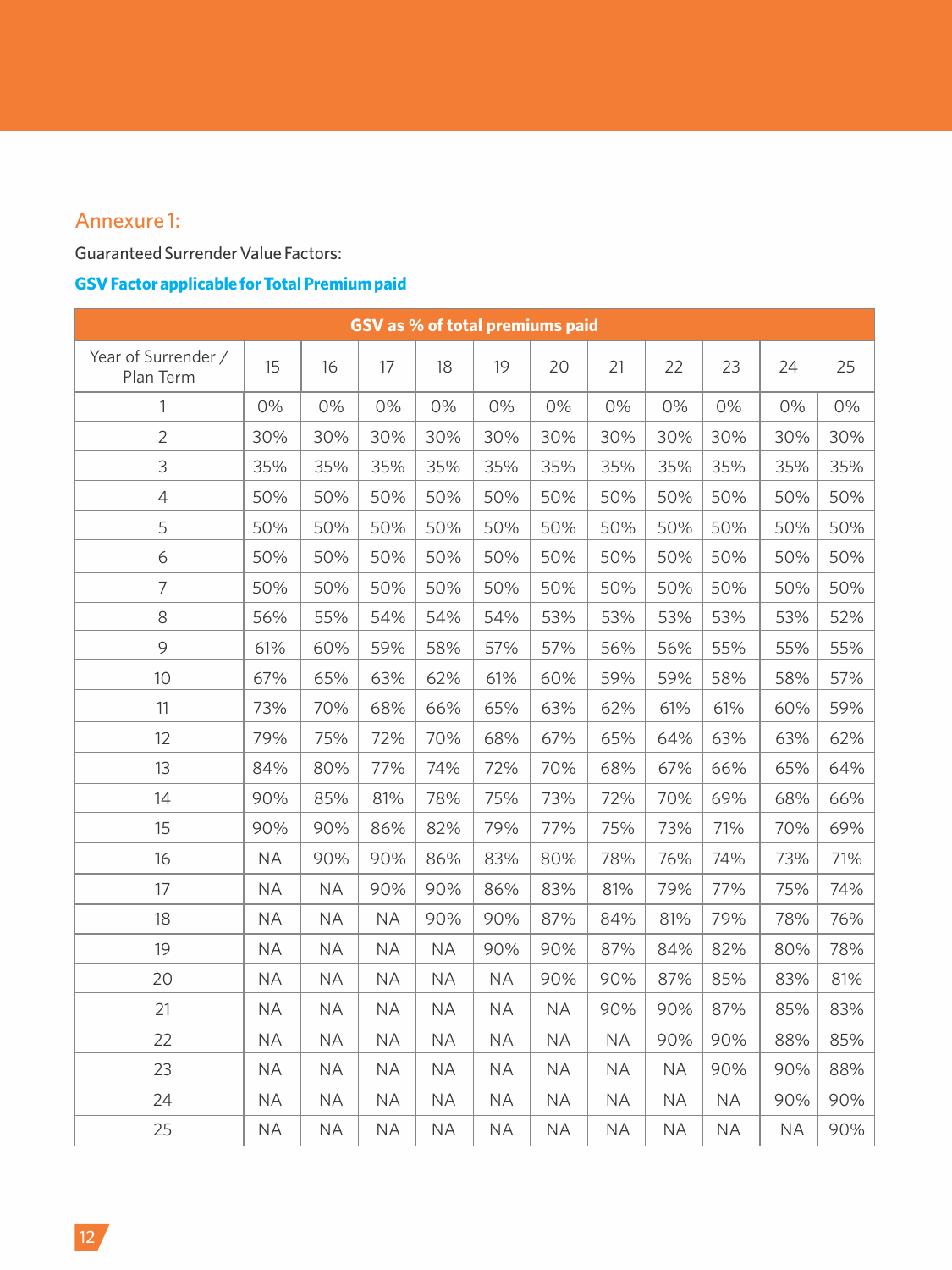## **GSV Factor applicable for Accrued Bonuses**

| <b>GSV as % of total Accrued Bonus</b> |           |           |           |           |           |           |           |           |           |           |     |
|----------------------------------------|-----------|-----------|-----------|-----------|-----------|-----------|-----------|-----------|-----------|-----------|-----|
| Year of Surrender /<br>Plan Term       | 15        | 16        | 17        | 18        | 19        | 20        | 21        | 22        | 23        | 24        | 25  |
| $\mathbf{1}$                           | 0%        | 0%        | 0%        | 0%        | 0%        | 0%        | 0%        | 0%        | 0%        | 0%        | 0%  |
| $\overline{2}$                         | 4%        | 3%        | 3%        | 3%        | 3%        | 3%        | 3%        | 2%        | 2%        | 2%        | 2%  |
| 3                                      | 5%        | 5%        | 5%        | 4%        | 4%        | 4%        | 4%        | 4%        | 3%        | 3%        | 3%  |
| 4                                      | 7%        | 7%        | 6%        | 6%        | 6%        | 5%        | 5%        | 5%        | 5%        | 4%        | 4%  |
| 5                                      | 9%        | 9%        | 8%        | 8%        | 7%        | 7%        | 6%        | 6%        | 6%        | 6%        | 5%  |
| 6                                      | 11%       | 10%       | 10%       | 9%        | 9%        | 8%        | 8%        | 7%        | 7%        | 7%        | 6%  |
| $\overline{7}$                         | 13%       | 12%       | 11%       | 11%       | 10%       | 10%       | 9%        | 9%        | 8%        | 8%        | 8%  |
| 8                                      | 15%       | 14%       | 13%       | 12%       | 12%       | 11%       | 11%       | 10%       | 10%       | 9%        | 9%  |
| 9                                      | 17%       | 16%       | 15%       | 14%       | 13%       | 13%       | 12%       | 11%       | 11%       | 10%       | 10% |
| 10                                     | 19%       | 18%       | 17%       | 16%       | 15%       | 14%       | 13%       | 13%       | 12%       | 12%       | 11% |
| 11                                     | 21%       | 20%       | 19%       | 17%       | 16%       | 16%       | 15%       | 14%       | 13%       | 13%       | 12% |
| 12                                     | 23%       | 22%       | 20%       | 19%       | 18%       | 17%       | 16%       | 15%       | 15%       | 14%       | 13% |
| 13                                     | 26%       | 24%       | 22%       | 21%       | 20%       | 19%       | 18%       | 17%       | 16%       | 15%       | 15% |
| 14                                     | 28%       | 26%       | 24%       | 23%       | 21%       | 20%       | 19%       | 18%       | 17%       | 17%       | 16% |
| 15                                     | 30%       | 28%       | 26%       | 24%       | 23%       | 22%       | 21%       | 20%       | 19%       | 18%       | 17% |
| 16                                     | <b>NA</b> | 30%       | 28%       | 26%       | 25%       | 23%       | 22%       | 21%       | 20%       | 19%       | 18% |
| 17                                     | <b>NA</b> | <b>NA</b> | 30%       | 28%       | 26%       | 25%       | 24%       | 22%       | 21%       | 20%       | 20% |
| 18                                     | <b>NA</b> | <b>NA</b> | <b>NA</b> | 30%       | 28%       | 27%       | 25%       | 24%       | 23%       | 22%       | 21% |
| 19                                     | <b>NA</b> | <b>NA</b> | <b>NA</b> | <b>NA</b> | 30%       | 28%       | 27%       | 25%       | 24%       | 23%       | 22% |
| 20                                     | <b>NA</b> | <b>NA</b> | <b>NA</b> | <b>NA</b> | <b>NA</b> | 30%       | 28%       | 27%       | 26%       | 24%       | 23% |
| 21                                     | <b>NA</b> | <b>NA</b> | <b>NA</b> | <b>NA</b> | <b>NA</b> | <b>NA</b> | 30%       | 28%       | 27%       | 26%       | 25% |
| 22                                     | <b>NA</b> | <b>NA</b> | <b>NA</b> | <b>NA</b> | <b>NA</b> | <b>NA</b> | <b>NA</b> | 30%       | 29%       | 27%       | 26% |
| 23                                     | <b>NA</b> | <b>NA</b> | <b>NA</b> | <b>NA</b> | <b>NA</b> | <b>NA</b> | <b>NA</b> | <b>NA</b> | 30%       | 29%       | 27% |
| 24                                     | <b>NA</b> | <b>NA</b> | <b>NA</b> | <b>NA</b> | <b>NA</b> | <b>NA</b> | <b>NA</b> | <b>NA</b> | <b>NA</b> | 30%       | 29% |
| 25                                     | <b>NA</b> | <b>NA</b> | <b>NA</b> | <b>NA</b> | <b>NA</b> | <b>NA</b> | <b>NA</b> | <b>NA</b> | <b>NA</b> | <b>NA</b> | 30% |